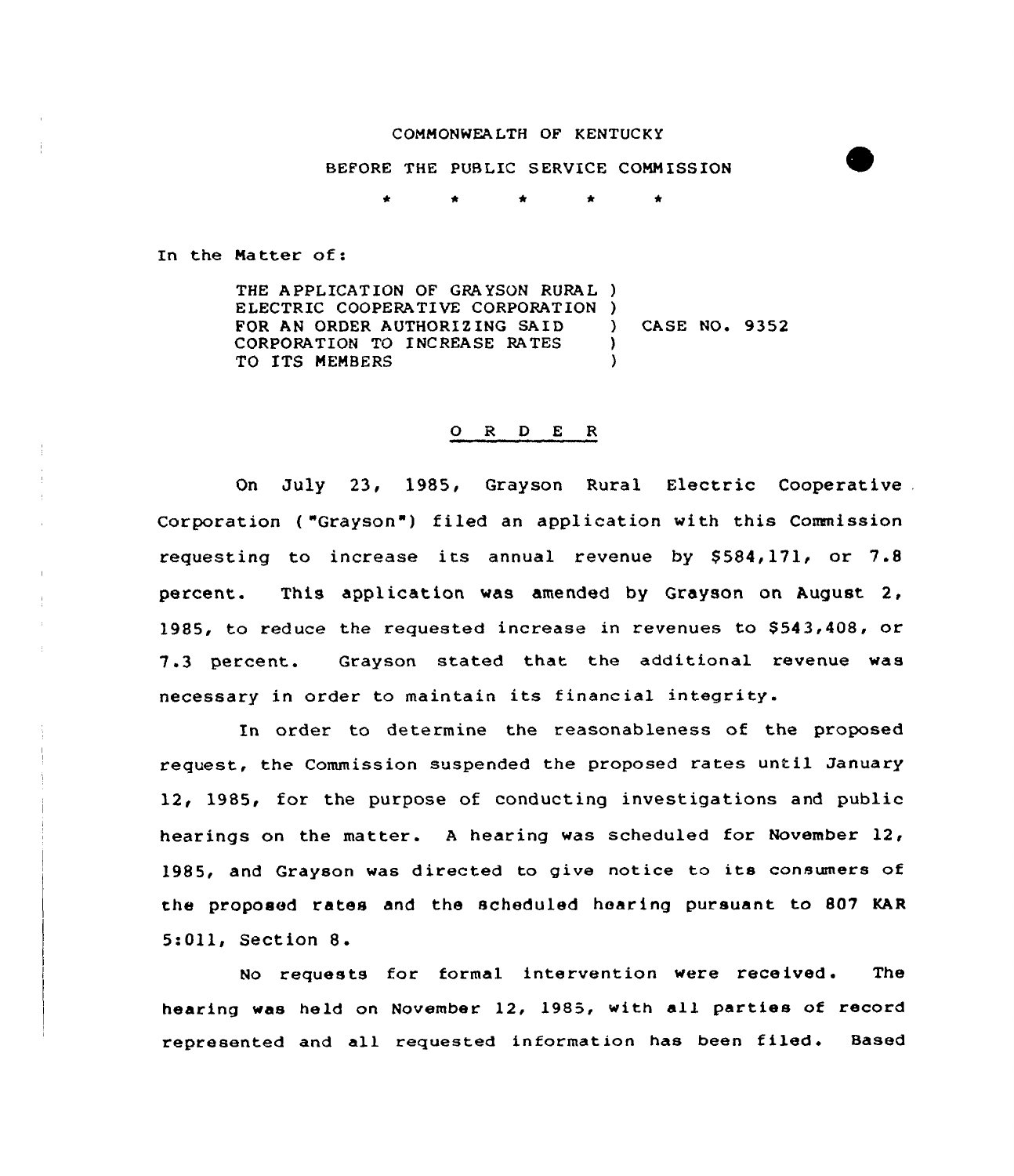on the determination herein, Grayson has been granted an increase of \$277,642, or 3.7 percent.

#### COMMENTARY

Grayson is a consumer-owned rural electric cooperative engaged in the distribution and sale of electric energy to approximately 10,657 member-consumers in the Kentucky counties of Carter, Elliott, Greenup, Lawrence, Lewis and Rowan. Grayson purchases all of its power from East Kentucky Power Cooperative, Inc., ("EKP").

#### TEST PERIOD

Grayson proposed and the Commission has accepted the 12-month period ending March 31, 1985, as the test period for determining the reasonableness of the proposed rates. In utilizing the historic test period, the Commission has given full consideration to appropriate known and measurable changes.

# VALUA TION

# Net Investment

Grayson proposed a net investment rate base of \$11,019,082. The Commission concurs with this proposal, with the following  $modifications.$ 

Grayson proposed to include prepayments at the actual test year end level, stating that this level is more reflective of a change in the billing of Kentucky Association of Electric Cooperatives dues and an anticipated increase in liability insurance. In most instances, the Commission uses a 13-month average to determine the level of prepayments to be included in the net investment. This method is used to reflect the level of

 $-2-$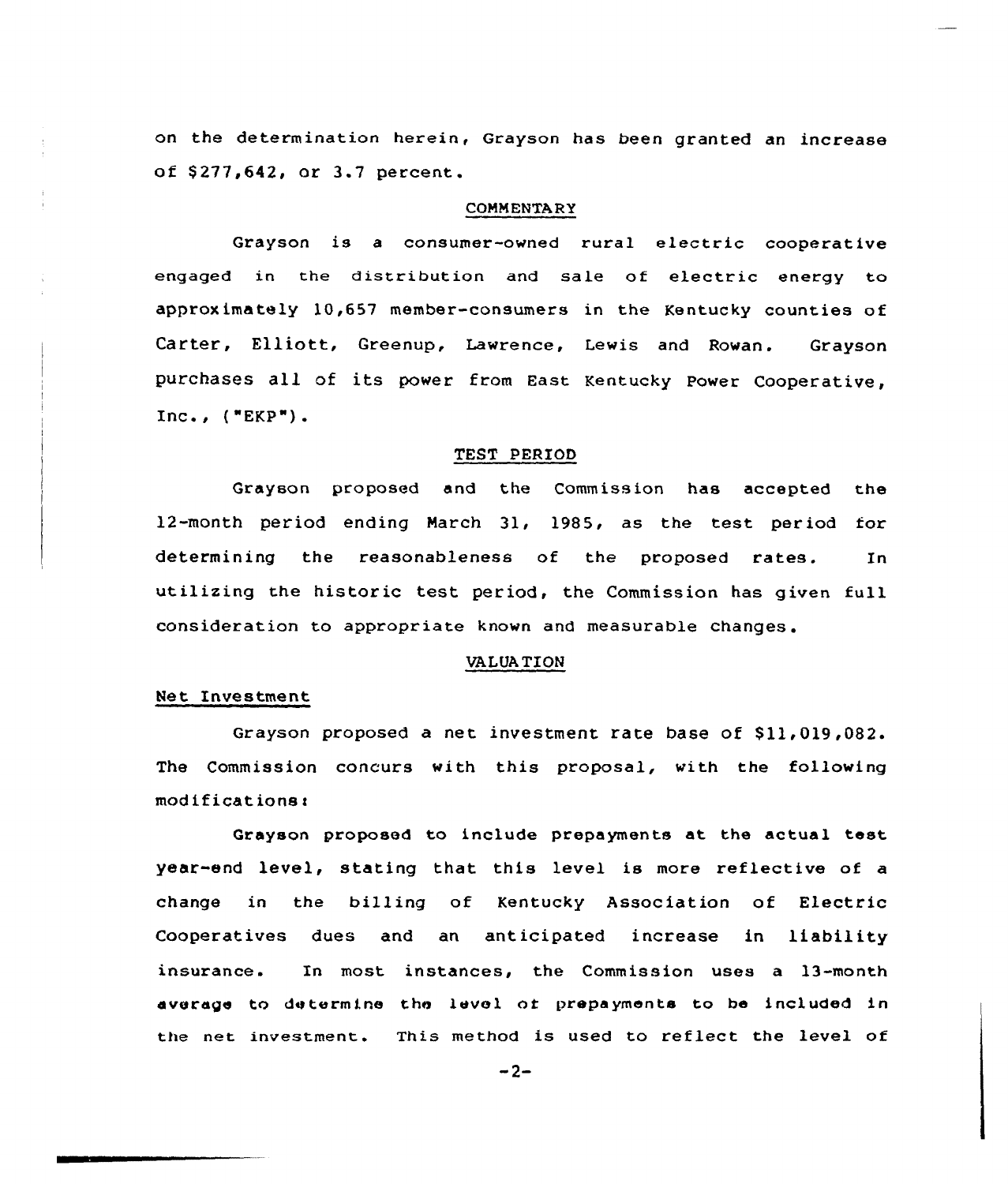prepayments throughout the test year. Grayson did not advance sufficient reasons to cause the Commission to deviate from this policy in this case.

Grayson proposed a level of working capital equal to 1/8 of adjusted test-year operation and maintenance expenses, exclusive of depreciation, taxes and other deductions. The Commission concurs with this determination, with the exception that operation and maintenance expenses have been adjusted to reflect the pro forma adjustments found reasonable.

The Commission has adjusted the reserve for depreciation to reflect the pro forma depreciation adjustment found reasonable herein.

Based on these adjustments, Grayson's net investment rate base for rate-making purposes is as follows:

| Utility Plant in Service<br>Construction Work in Progress<br>Total Utility Plant                        | \$14,000,911<br>56,979<br>\$14,057,890              |
|---------------------------------------------------------------------------------------------------------|-----------------------------------------------------|
| Add:<br>Materials and Supplies<br>Prepayments<br>Working Capital<br>Subtotal                            | 94,004<br>S.<br>8,060<br>161,738<br>263,802<br>Ŝ.   |
| Deduct:<br>Accumulated Depreciation<br>Customer Advances for Construction<br>Subtotal<br>Net Investment | \$3,344,130<br>12,039<br>57,356,169<br>\$10,965,523 |

#### Capital Structure

Grayson reported a year-end capital structure of \$ 12,946,202, which consisted of \$ 4,949,400 in equity and \$ 7,996,802 in long-term debt.

 $-3-$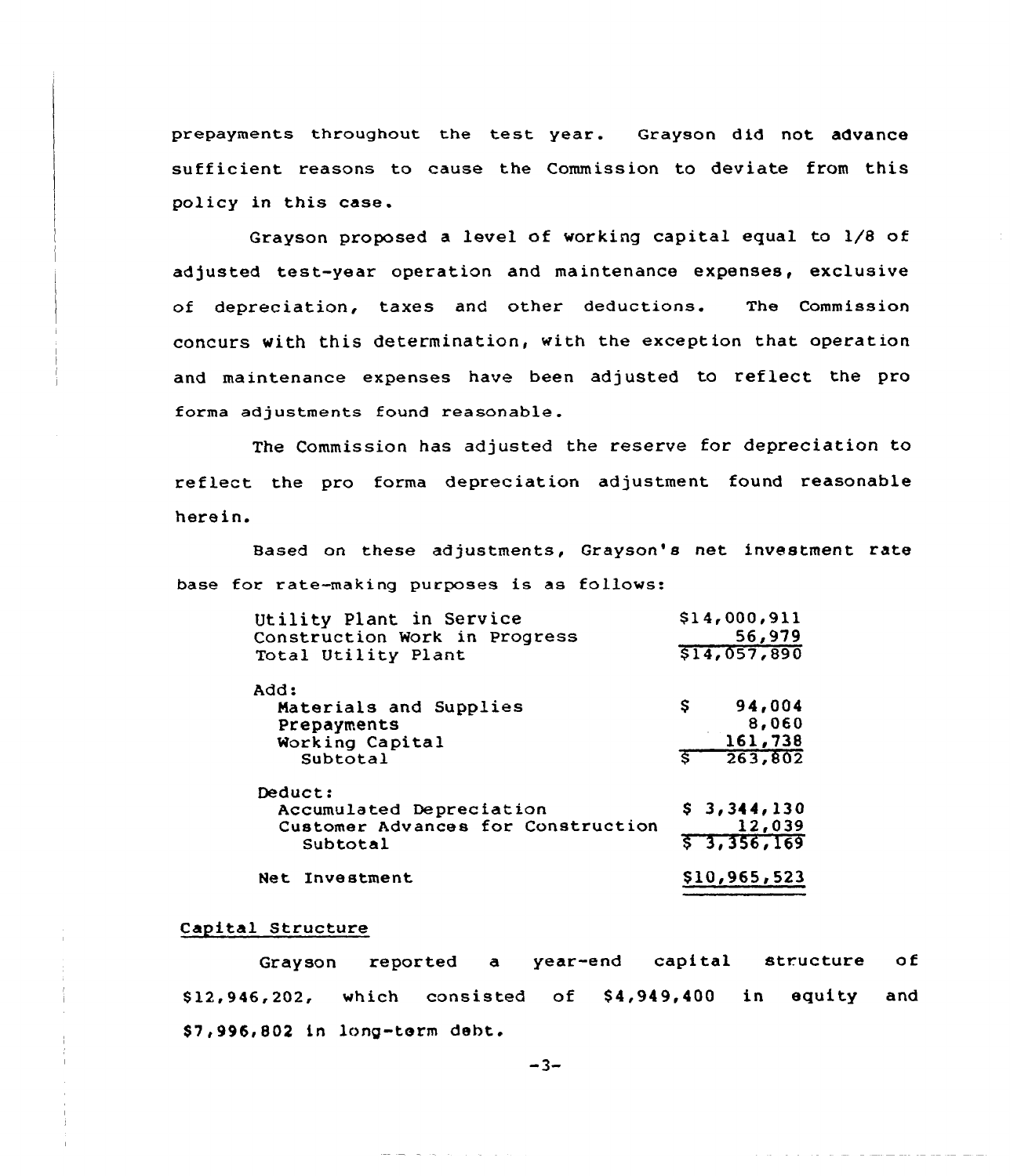Grayson proposed to increase its total capitalization by \$640,000 to reflect its draw down of long-term debt funds subsequent to the test year. In accordance with the concept of a historical test; year and the matching of revenues, investment and capital, the Commission would not normal1y include this adjustment. However, due to the unique circumstances in the case, which are addressed further in the section on "Interest EXpense" of this Order, the Commission concurs with this proposal.

 $\bar{z}$ 

Grayson also proposed several adjustments to equity. All but one of the adjustments proposed by Grayson were based on pro forma adjustments. The Commission, in its determination of rate base and capital structure, attempts to match revenues, investment and capital based on the test year-end. The additional adjustments proposed by Grayson go beyond the end of the test period and should not be included for rate-making purposes, as they would create <sup>a</sup> mismatch between capital, revenues and expenses. The Commission, therefore, has accepted Grayson's adjustment of \$ 640,000 to increase long-term debt and will include no further adjustments to the historical test year-end capital structure.

The Commission finds, from the evidence of record, that Grayson's capital structure for rate-making purposes was  $$12,760,862$  and consisted of  $$4,124,060$  in equity and  $$8,636,802$ in long-term debt. In this determination of the capital structure, the Commission has excluded generation and transmission capital credit assignments in the amount of \$825,340.

-4-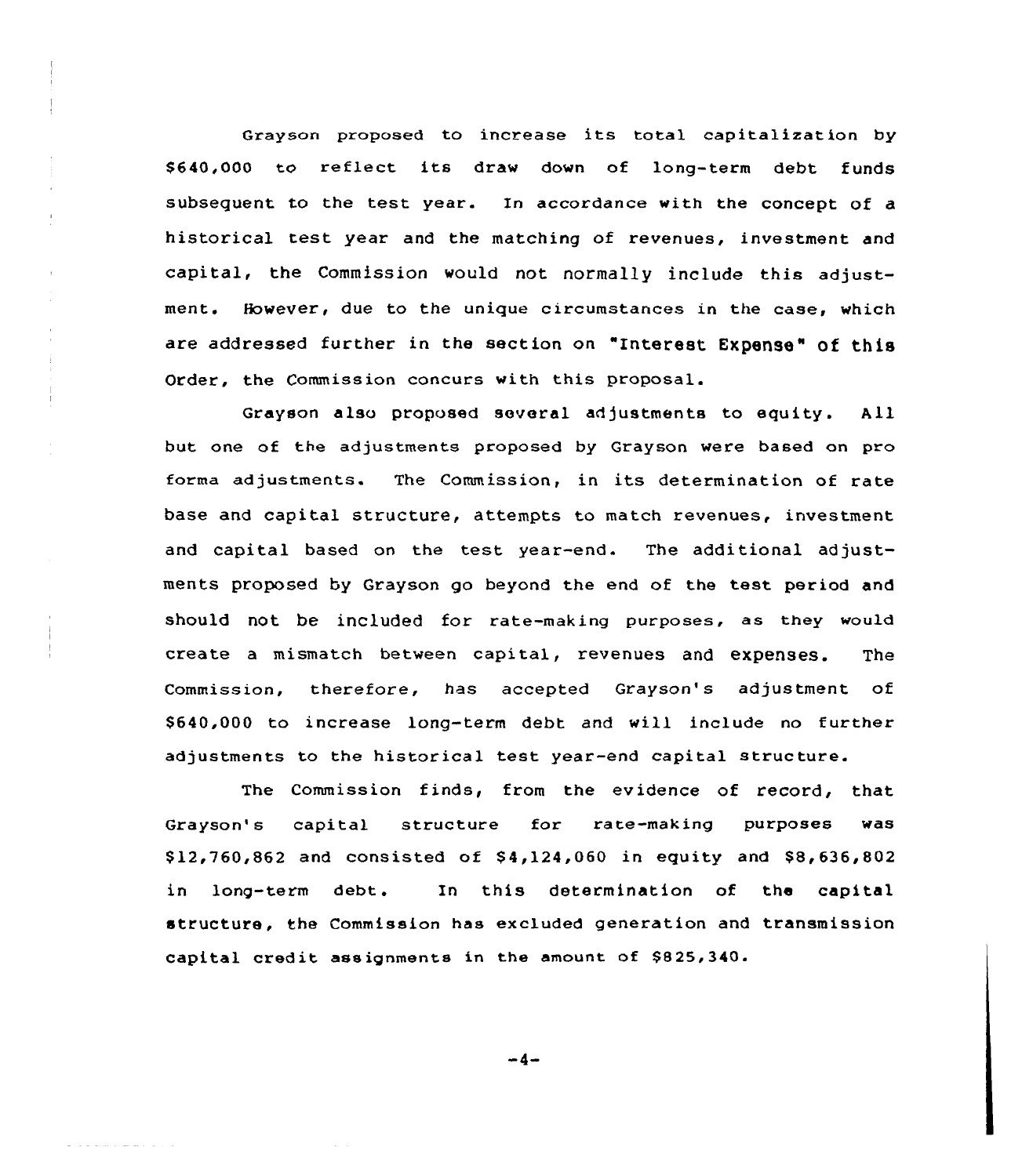## REVENUES AND EXPENSES

Grayson proposed several ad justments to revenues and expenses to reflect more current and anticipated operating conditions. The Commission finds the proposed adjustments are generally proper and acceptable for rate-making purposes, with the following modifications:

## Fuel Synchronization Adjustment

Grayson used the actual operating revenues and actual purchased power expense to determine their required revenue increase, and made no adjustments to normalize the operating revenues or the purchased power expenses. The Commission is of the opinion that it is more appropriate for a cooperative to make a normalization adjustment. to operating revenues and purchased power expenses to the most current rates and charges. Additionally, as in this case, the two normalization adjustments remove any effect of the Fuel Adjustment Clause. Therefore, the Commission has made a normalization adjustment of \$39,932, which reduces the operating revenues from  $$7,248,178$  to  $$7,208,246$ . Additionally, the Commission has made a normalization adjustment of \$38,294 to reduce purchased power expense from \$5,143,309 to \$5,105,015.

### Wages and Salaries

For the test period, Grayson's total wages and salaries were \$626,468. Grayson proposed to normalize wages and salaries to reflect wage rates in effect as of the date of the application. In its determination of this adjustment, Grayson projected the overtime hours for a first-class lineman hired subsequent to the

 $-5-$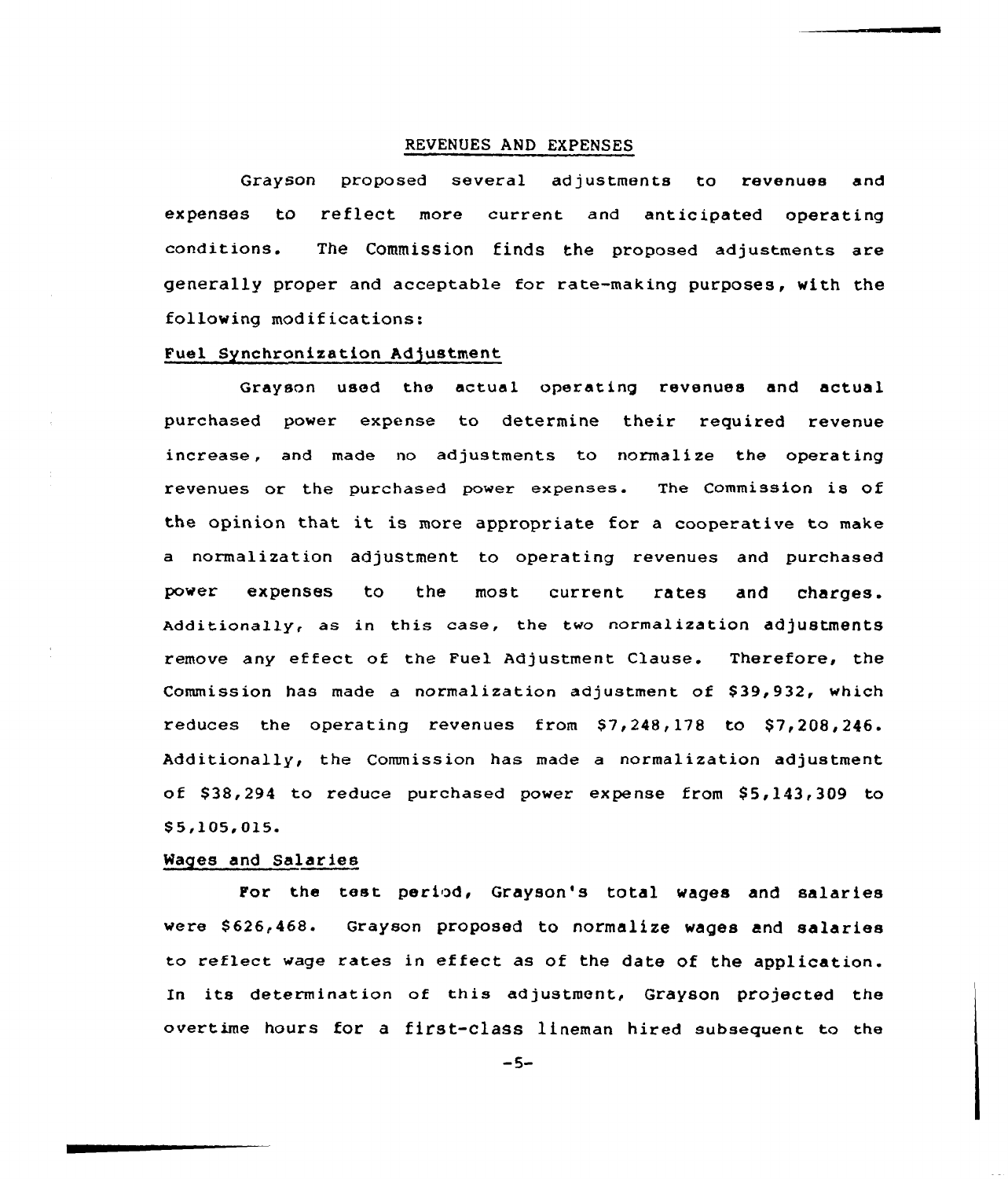test year on the basis of the average overtime hours for all employees in the same department. In his prefiled testimony, Mr. Mike Kays, office manager of Grayson, stated that this vacancy has existed for over a year. The Commission is of the opinion that some of the actual test-period overtime could have been attributable to this vacancy. Furthermore, the amount of overtime required for <sup>a</sup> new employee is not sufficiently known and measurable and, therefore, the Commission finds that no increase in overtime should be included for this position.

Grayson's proposed adjustments of \$31,332 have been reduced by \$4,127 based on the exclusion of the overtime resulting in a pro forma level of wages and salaries of \$653,673.

## Telephone Charges

Grayson proposed an adjustment of  $$6,611$  to consumer accounts for additional expense incurred in order to comply with the Commission's regulation requiring each utility to make the necessary provisions so that all customers may contact the utility by telephone without incurring a long distance charge.<sup>1</sup> Grayson initiated this policy on March 1, 1985, and determined its adjustment by comparing the collect calls from consumers on the March 1985 phone bill with those calls on the April 1984 phone bill. During the hearing, Grayson agreed that the March 1985 phone bill reflected collect calls received during January and February, 1985, a period prior to the effective date of the

<sup>1</sup> <sup>807</sup> KAR 5:006, Section 1)(2)(a)(l)(b), adopted January 7, 1985.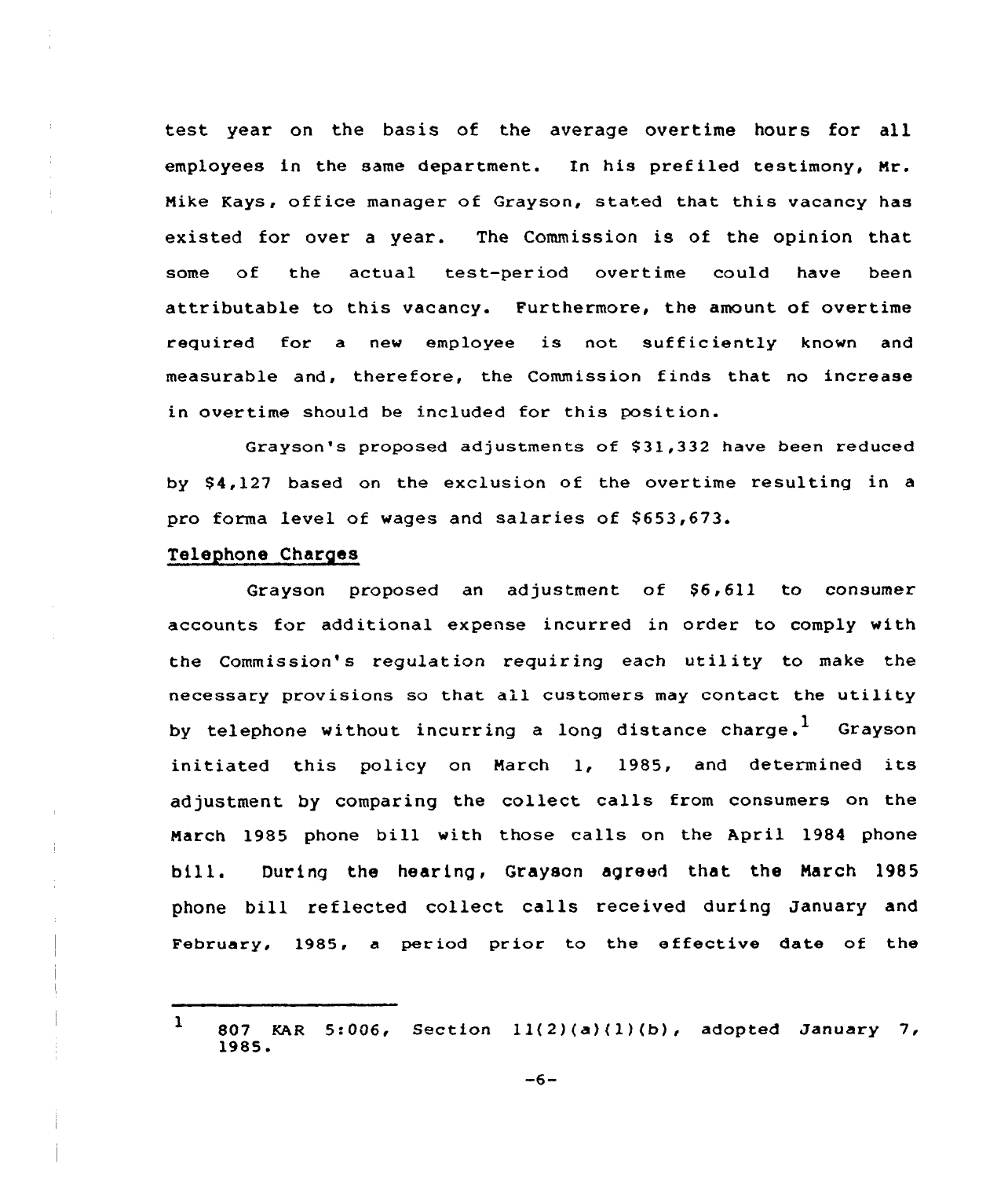policy. Grayson also agreed that a comparison of the charges for collect calls on the April through August 1985 phone bills with the same period for 1984 annualized would provide a reasonable basis for determining this adjustment. The Commission concurs with Grayson's position that this new policy will result in increased telephone expense. However, the Commission cannot accept the adjustment proposed by Grayson, since the months used for comparison were not under the new policy and the time frame reviewed does not cover enough months to establish a good comparison.

The Commission has annualized the difference in charges for collect ca11s for the 5-month period available for comparison and has determined that the proper adjustment to the test year is  $$2,942.$ 

## Directors Fees and Expenses

Grayson incurred \$ 49,555 in directors fees and expenses during the test, year. Grayson's directors are reimbursed for their actual expenses incurred while in attendance at industry-associated meetings. In addition, Grayson provides a per diem allowance of \$50 per day for each director attending these meetings. Grayson also provides a per diem allowance for attendance at the board's regular meetings, in addition to reimbursing the directors for their actual expenses. Life, medical and health insurance are also provided by Grayson for its directors.

The Commission is in agreement with Grayson's position that it is essential to have competent individuals serving on its board

 $-7-$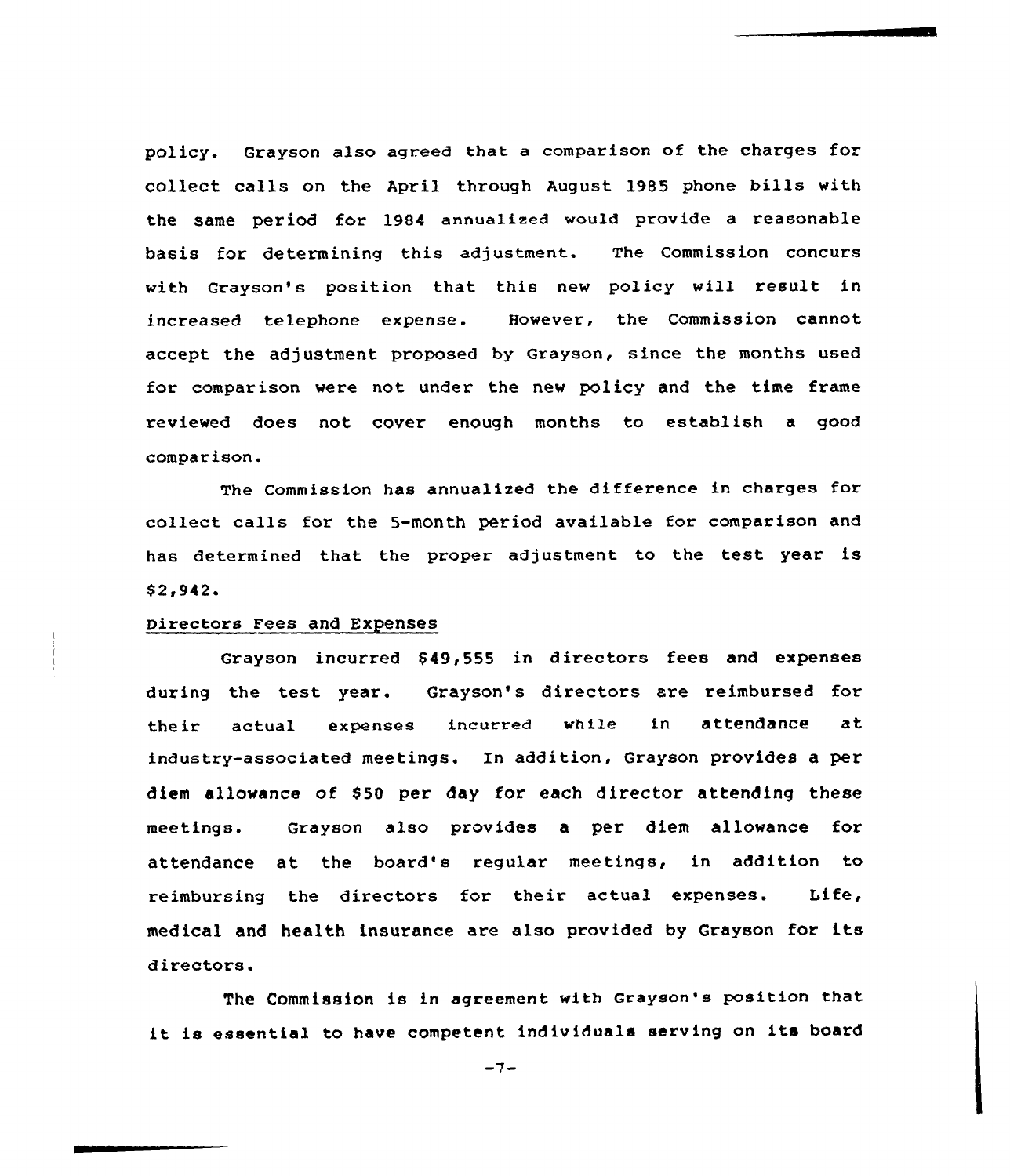of directors and recognizes that compensation for attendance at board meetings could enhance the ability to attract quality board members. However, no evidence has been presented in this case or any cooperative case that the level of compensation through the per diem allowance has affected the quality of board members.

The Commission has the responsibility to assess the reasonableness of a cooperative's expenses and make adjustments where necessary to exclude costs that are not necessary for the safe, reliable provision of utility services. The per diem allowance paid by cooperatives ranges from \$50 to in excess of \$ 100. In addition, the cooperatives vary in their philosophy concerning the meetings that should be attended, who should attend and the level of expenses that are reimbursed. Thus, the potential for excessive costs in this area does exist. In arriving at a reasonable level of Director fees and expenses, the Commission has chosen to exclude per diem allowances for attendance at meetings were attendance is discretionary.

The Commission began disallowing the per diem allowance at meetings other than the board's regular meetings in September 1982 in Case No.  $8480^2$  and reaffirmed this practice most recently in Case No.  $8993.$ <sup>3</sup> Considering that actual out of pocket expenses are reimbursed by Grayson, the Commission does not find sufficient

 $\overline{2}$ Case No. 8480, Noticr of Neade County Rural F.lec tr ic Cooperative Corporation, dated september 15, 1982.

<sup>3</sup> Case No. 8993, Rate Adjustment of Big Sandy Rural Electric Cooperative Corporation, dated September 20, 1984.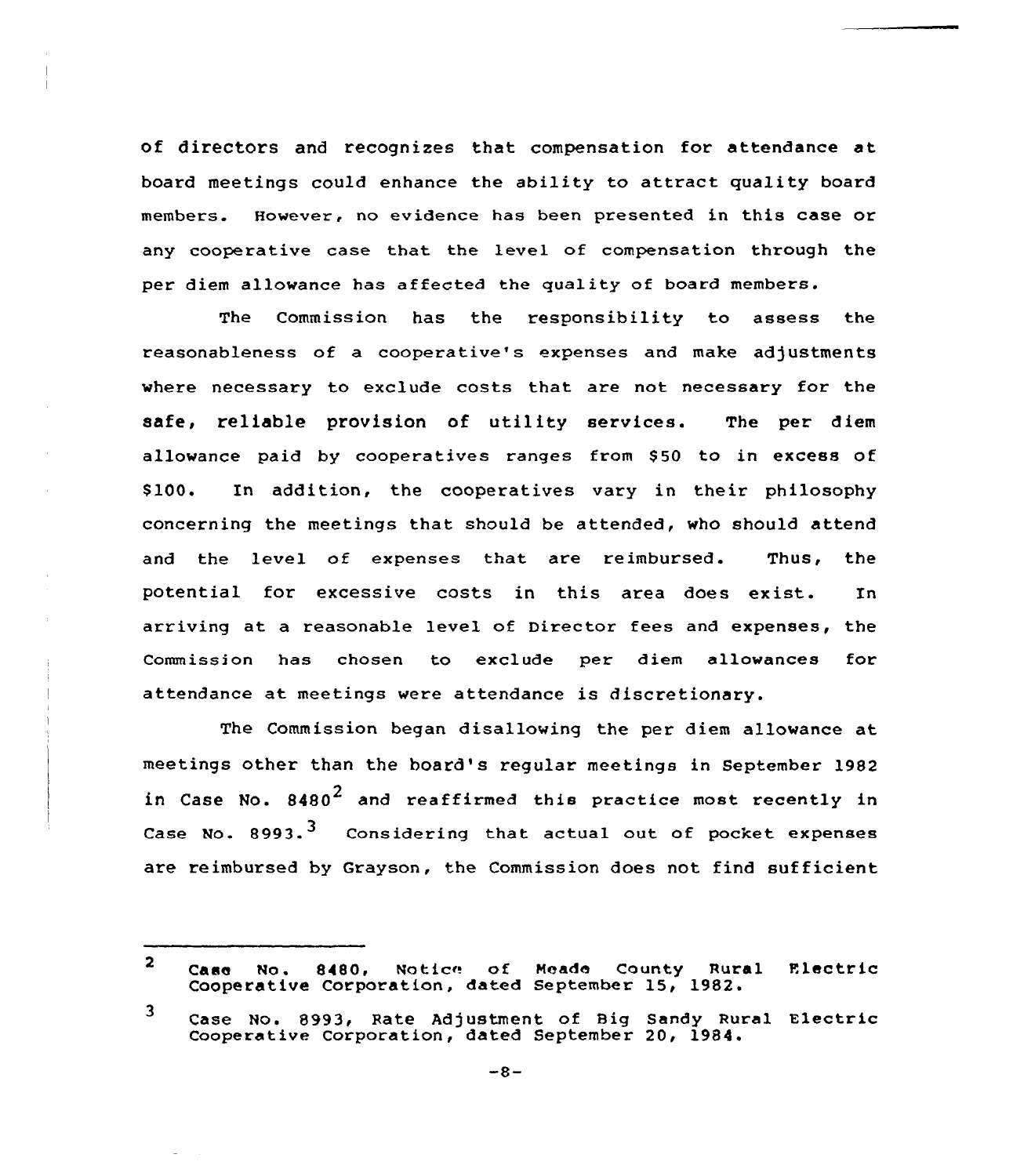reason to deviate from its position that a per diem allowance of this nature should not be borne by a cooperative's customers. Therefore, the Commission has reduced operating expenses by \$5,950 to exclude the cost of these per diem allowances from the determination of revenue requirements.

### Other Tax Expense

Grayson proposed to adjust other tax expense by \$3,987 in connection with the normalization of wages and salaries and to give effect to the increase in the Commission maintenance assessment for 1985. The Commission has included an adjustment of \$3,636 to reflect the decreased FICA and Worker's Compensation to be consistent with the wages and salaries allowed herein.

# Nanagement Audit

Grayson's test-year expense for outside services employed was \$ 39,946. <sup>A</sup> review of this account revealed that Grayson had included \$22,787 which represents the total expense for a management audit pxepared by the National Rural Electric Cooperative Association and submitted to Grayson on July 6, 1984.

Grayson stated that the majority of the recommendations of the audit were immediate in nature and were implemented during the test year. The Commission is encouraged by Grayson's initiative and commends Grayson in its effort to reduce costs and improve efficiency. Grayson reported the \$22,787 as an operating expense of the test period and chose not to amortize this expense over future periods. No evidence was presented to indicate that such costs would be incurred on a recurring basis. Therefore, the costs associated with this audit will not impact future periods

 $-9-$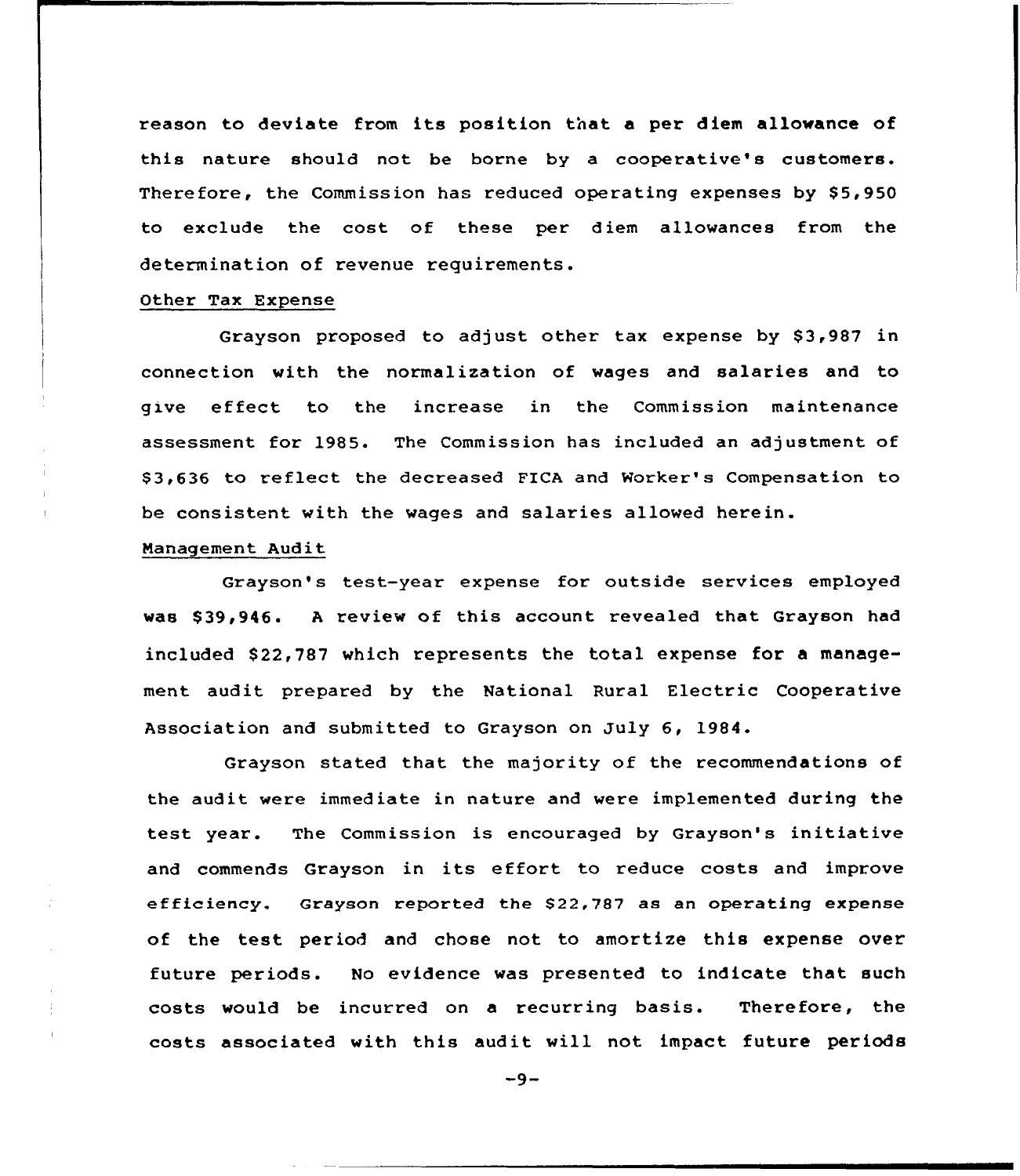and should not be reflected in adjusted operating expenses for rate-making purposes. Moreover, an analysis of the outside services employed account shows that the test-year expense is at least 150 percent greater than in any of the past 9 years. Thus, for determining rates in this case, the Commission has not included the \$22,787 associated with the audit in Grayson's adjusted operating expenses.

## Depreciation Expense

Grayson proposed adjustments to increase depreciation expense by  $$1,133$ . Grayson determined this adjustment by applying the composite depreciation rate for distribution plant to the capitalized portion of adjustments to wages and salaries, other taxes and liability insurance. This adjustment is contrary to the matching concept in that the capitalized amounts will flow through to plant in service in some future period and, therefore, this adjustment has not been included.

The Commission has, however, increased depreciation expense by \$5,050 to reflect the annual depreciation expense based on the level of plant in service at the end of the test year. This adjustment is consistent with the Commission's normal treatment of depreciation expense for rate-making purposes.

## Interest Expense

Grayson proposed an adjustment of \$84,020 to reflect the interest on loan funds of \$578,000 drawn down during the test year and on loan funds of \$640,000 drawn down subsequent to the test year.

 $-10-$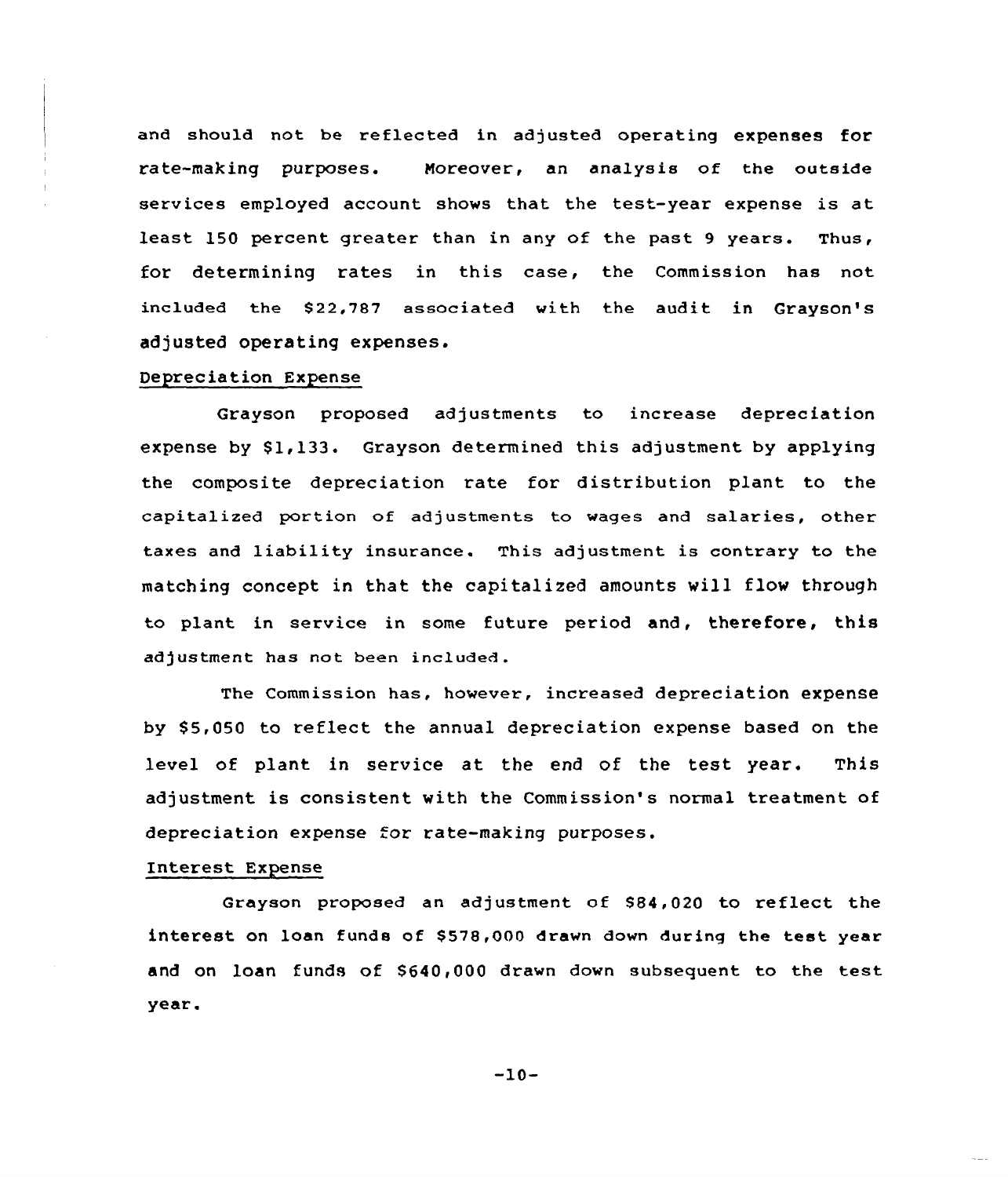The Commission put Grayson and all other electric cooperatives under its jurisdiction on notice in Case No. 8778 that, in future rate proceedings, it would reconsider its past practice of allowing the interest on debt drawn down subsequent to the end of the test period. The Commission stated that the practice of updating interest expense based on the balance of long-term debt beyond the test period without reflecting the additional revenues and expenses associated with facilities constructed with these funds violates the matching concept of historical test year rate base and operating statement.

In this case, Grayson proposed, in addition to its adjustments to interest expense, adjustments to interest income to recognize the income on the additional funds available for investment. Grayson also provided work orders supporting its position that facilities constructed with these funds had been placed in service prior to the beginning of the test year. Grayson maintained that, since the facilities constructed with these funds were in service prior to the test year, the test year revenues reflected revenue derived from these facilities.

The Commission has determined that Grayson's situation is unique in that a large portion of the debt was drawn down only one day after the end of the test period and all of the debt was for plant which was in service at the beginning of the test period.

 $\blacktriangleleft$ Case No. 8778, Adjustment of Bates of Salt River Rural Electric Cooperative Corporation, dated October 24, 1983.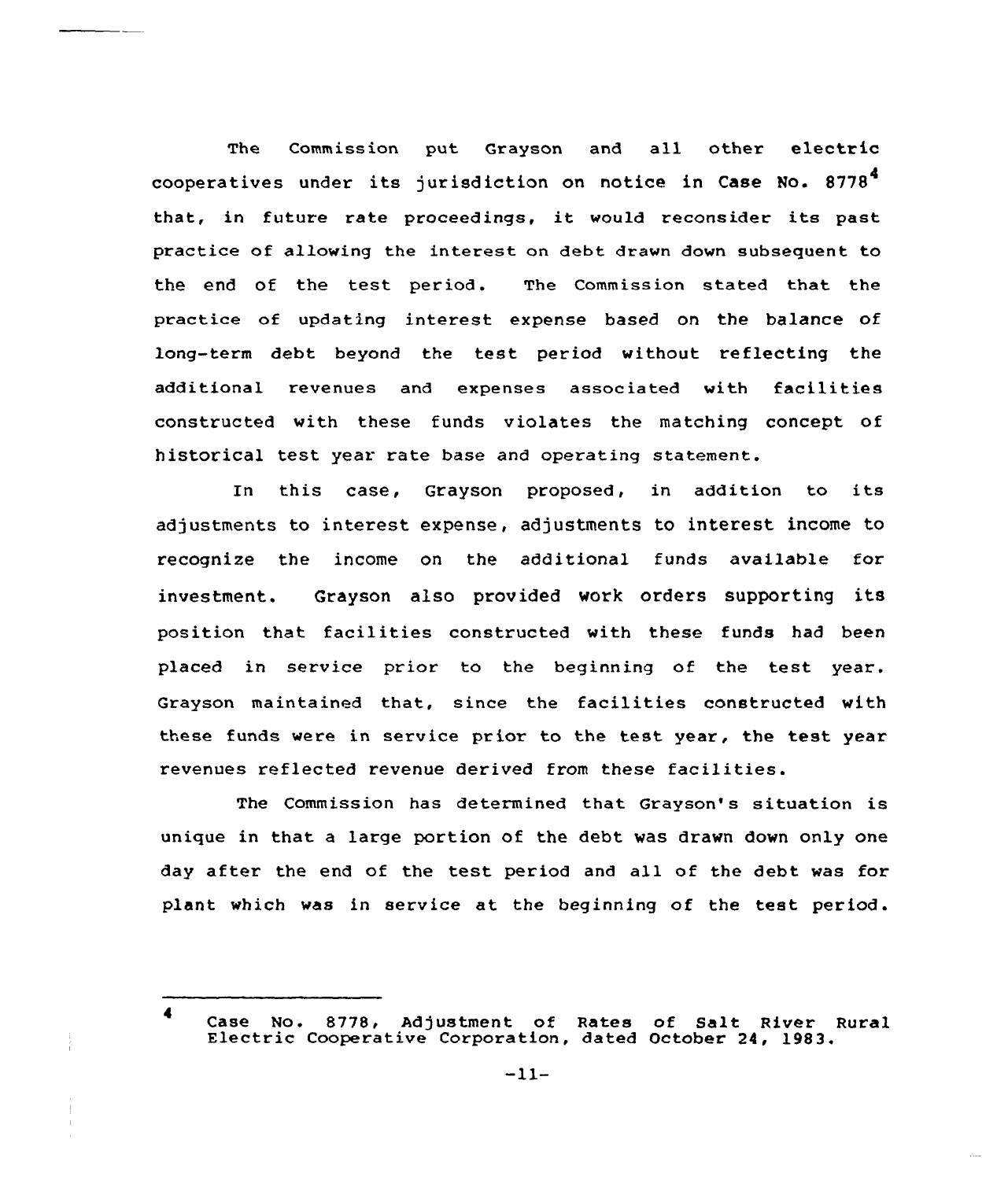The Commission has, therefore, included S32,000 in interest on S640,000 of debt drawn subsequent to the test year. The Commission has further adjusted interest on long-term debt by S48,190 to reflect interest expense on the level of long-term debt outstanding at the end of the test year.

The Commission cautions Grayson and all other electric utility cooperatives under its jurisdiction that the Commission will continue to reconsider its past practice on this issue and that the burden of proof that there is no mismatch of revenues and expenses will rest with the cooperatives.

The effect of the accepted pro forma adjustments on Grayson's net income is as follows:

|                            | Actual<br>Test Year | Pro Forma<br>Adjustments | Adjusted<br>Test Year       |  |
|----------------------------|---------------------|--------------------------|-----------------------------|--|
| Operating Revenues         | \$7,468,334         | $$<$ 39,932>             | \$7,428,402                 |  |
| Operating Expenses         | 6,970,147           | < 22,890                 | 6,947,257                   |  |
| Operating Income           | 498,187             | S(17, 042)               | $\overline{\xi}$<br>481,145 |  |
| Interest on Long-Term Debt | 371,078             | 80,190                   | 451,268                     |  |
| Other Income and           |                     |                          |                             |  |
| (Deductions) - Net         | 48,892              | 94,857                   | 143,749                     |  |
| Net Income                 | 176,001             | 552,3755                 | 173,626<br>s.               |  |

#### REVENUE REQUIREMENTS

The actual rate of return on Grayson's net investment rate base established herein for the test year was 4.53 percent. After taking into consideration the pro forma adjustments, Grayson would realize a rate of return of 4. 39 percent.

Grayson has requested rates that would produce a rate of return of 9.0 percent and <sup>a</sup> Times Interest Earned Ratio ("TIER" ) of 2.50X. Grayson indicated that these earning levels were required to correct its deteriorating financial condition to the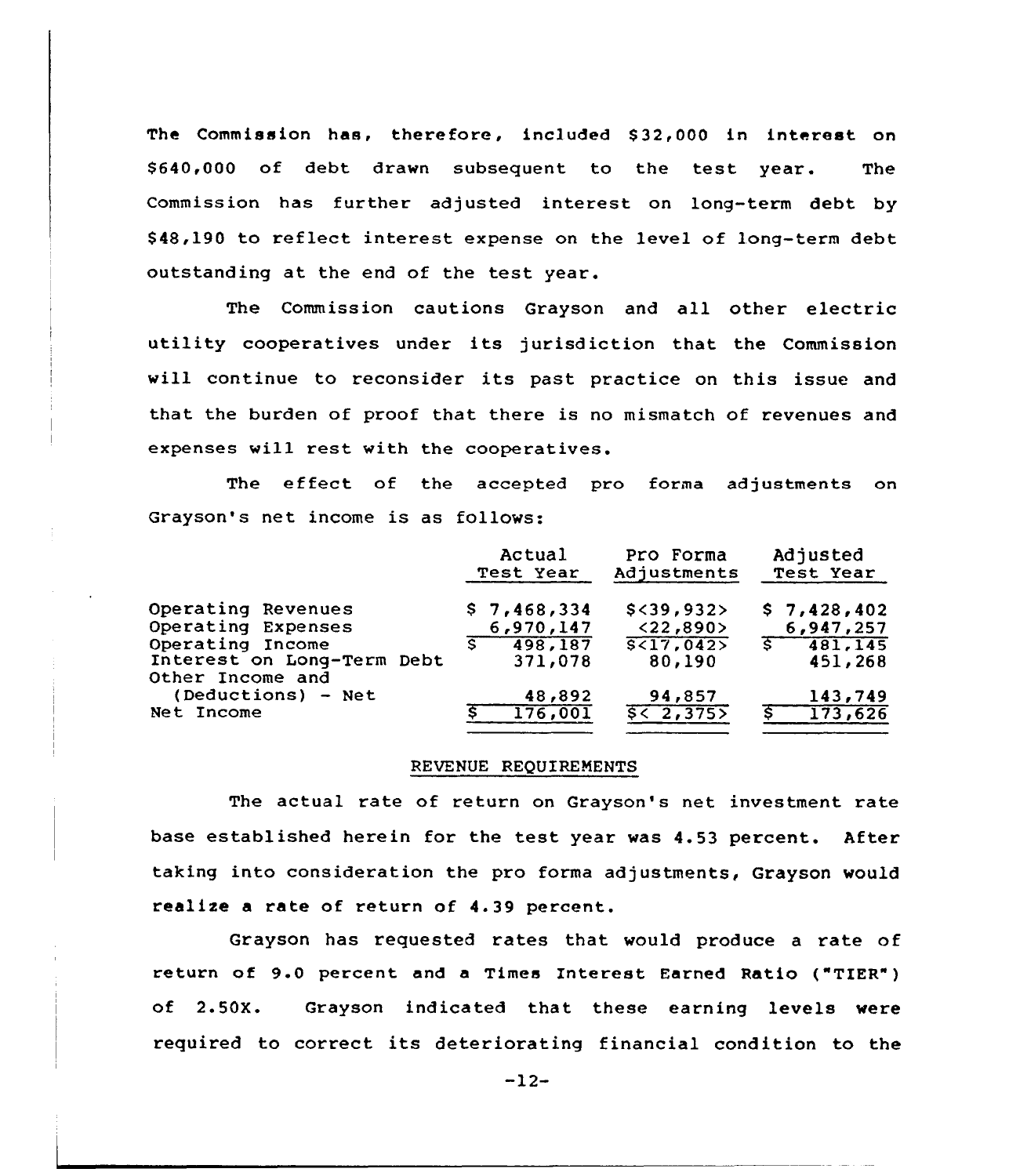extent that its TIER is adequate to meet the Rural Electric Administration and the National Rural Utilities Cooperative Finance Coxporation borrowing requixements, insure advancement toward an optimum equity level and establish a financial condition approaching the industry composite TIER of 2. 52X.

Grayson's actual TIER for the test year was 1.47X and its TIER was l. 37X and 3.63X for the calendar years <sup>1983</sup> and 1984, respectively. After taking into consideration the pro forma adjustments in this case, Grayson would achieve a 1.38X TIER without an increase in revenues. Grayson's equity to total asset ratio is 32.3 percent based on the capital structure approved herein. Grayson's Debt Service Coverage ratio for the test year and calendar years 1983 and 1984 was 1.52X, 1.43X and 2.80X, respectively. All of these ratios are based on the earnings of Grayson, exclusive of the Generation and Transmission Capital Credits ("GTCC") assigned to Grayson by EKP.

In 1980, Grayson was granted a rate of return of 6.72 percent, which provided a TIER of 2.25X. Recognizing the drop in the rate of inflation and the overall improvement in economic conditions fxom those that existed in 1980, the Commission has lowered the rates of xeturn allowed in certain cases involving other utilities under its jurisdiction. Recent decisions involving electric cooperatives have resulted in TIER levels of 2.15X, 2.15X, 2.00X, 2.25X and 2.02X, reflecting the Commission's opinion that, rates of return and TIER should be reduced. The Rural Electric Administration ("REA"), Grayson's principal lender, requires its borrowers to maintain an average TIFR of at least

 $-13-$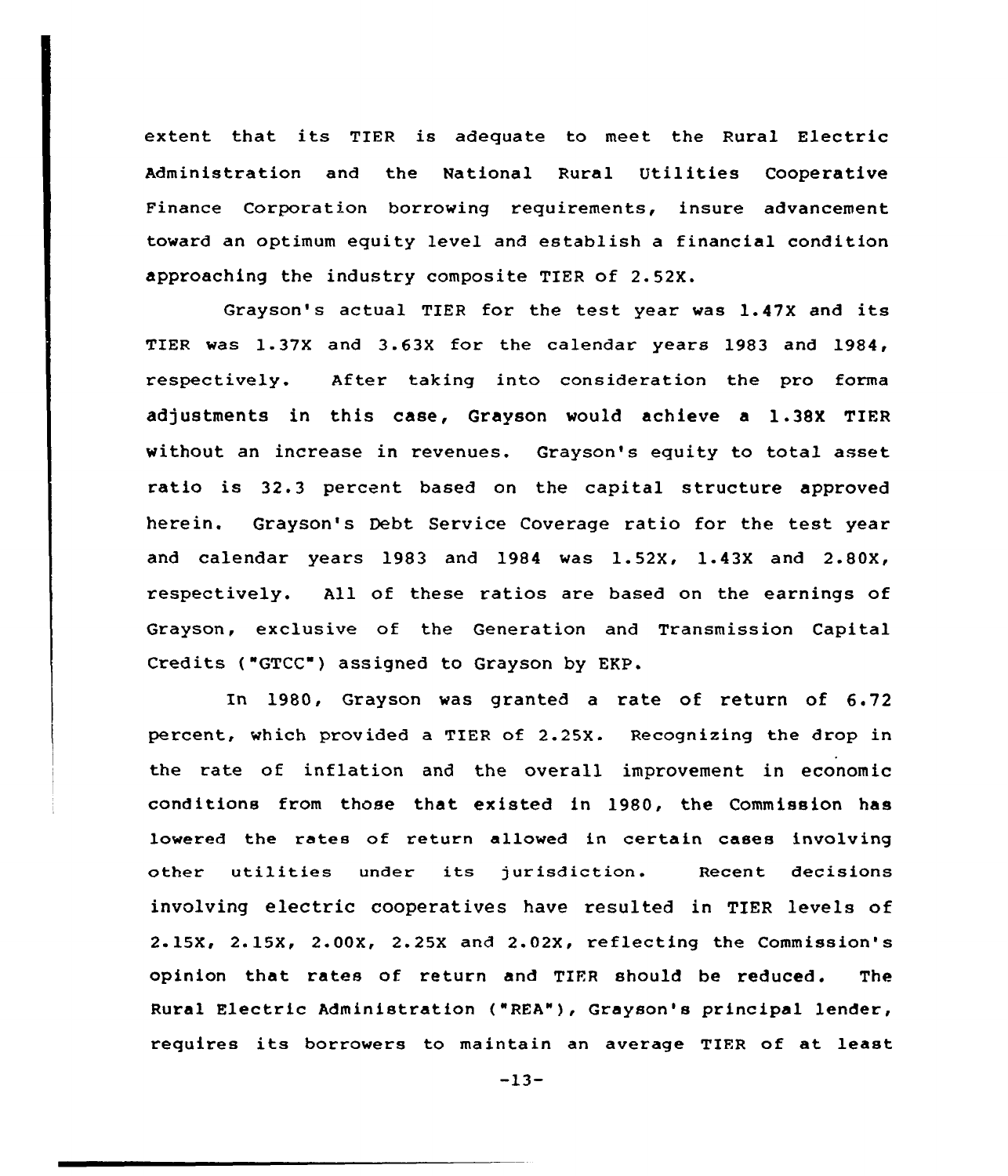1.5X for <sup>2</sup> out of the most recent 3 calendar years. The TIER as calculated by REA for purposes of meeting the minimum mortgage requirements includes GTCCs assigned during the calendar year. The Commission recognizes that a cooperative cannot reasonably expect to achieve <sup>a</sup> TIER of 1.5X if the revenue requirements were based on <sup>a</sup> 1.5X TIER, and provides an attrition allowance by basing the revenue requirements on a 2.0X TIER. In periods of high inflation the Commission allowed TIERS of 2.25X. Since the period of double digit inflation is no longer in existence, the Commission is of the opinion that Grayson's revenue requirements should be based on a TIER of 2.00X.

The Commission has noted that Grayson's capital structure, as of test year-end and including the debt drawn down subsequently, consisted of 32.3 percent equity and 67.7 percent debt after removal of accumulated generation and transmission capital credits. The equity level achieved by Grayson is viewed by the Commission as an indication of Grayson's improving financial condition. The Commission is encouraged by this improvement, yet it is concerned that Grayson's customers receive the benefits associated with the improved financial condition. <sup>A</sup> basic principle of a cooperative is that the customers of the cooperative who are actually the owners should be allowed to benefit from strong financial performance of the cooperative by receiving a refund of capital credits or by realizing a reduction in the cost of electric service. Nith the improving equity level, the Commission expects Grayson to seriously consider as a part of its financial planning, methods whereby the consumer-owners of the

 $-14-$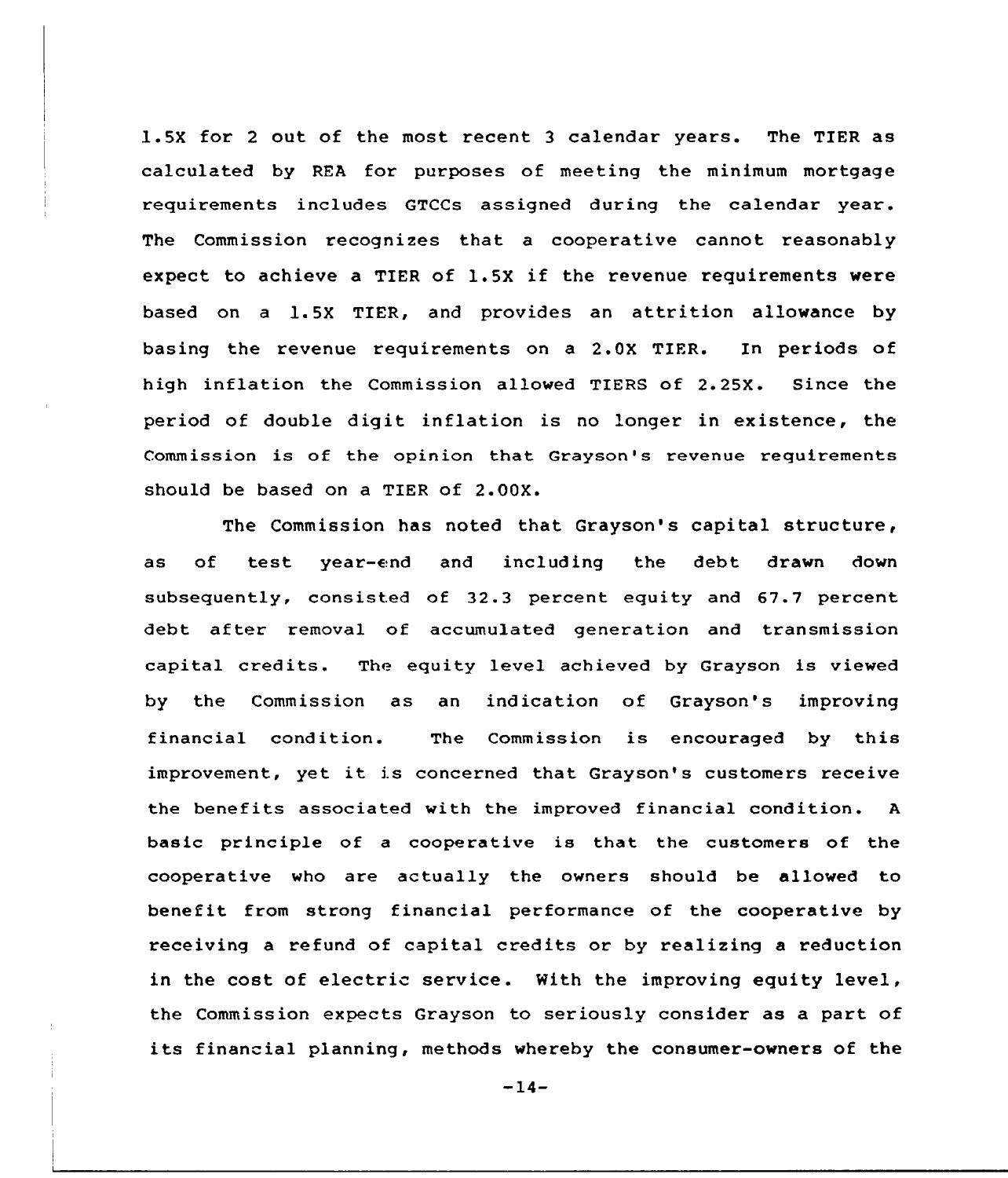cooperative will receive the maximum benefits of the cooperative form of organization.

Based on the evidence of record and the reasons cited herein, the Commission has determined that a TIER of 2.00X should be granted in this case. In order to achieve this TIER, Grayson should be allowed to increase its annual revenue by \$277,642, which would result in a rate of return of  $6.92$  percent. This additional revenue will produce net income of \$451,268, which should be sufficient to meet the requirements in Grayson's mortgages securing its long-term debt.

## COST OF SERVICE

In this proceeding, Grayson filed a fully distributed embedded cost of service study through its witness, Hr. Laurence B. Cope. Grayson proposes to use its cost of service study to determine class revenue requirements and assist in designing retail rates. In support of using Grayson's cost of service study, Nr. Cope states "...cost-based rates in summary promote efficiency, fairness and equity."

The Commission, in Administrative Case No. 203, The Determinations with Respect to the Rate-making Standards Identified in Section 111(d)(1)-(16) of the Public Utility Regulatory Policies Act of 1978, stated its support for the use of cost of service studies in rate proceedings. The Commission commends Grayson for its effort in preparing and filing <sup>a</sup> cost of service study in this proceeding. However, the Commission is still of the opinion that <sup>a</sup> necessary input in preparing <sup>a</sup> cost of service study is statistically acceptable load research data.

 $-15-$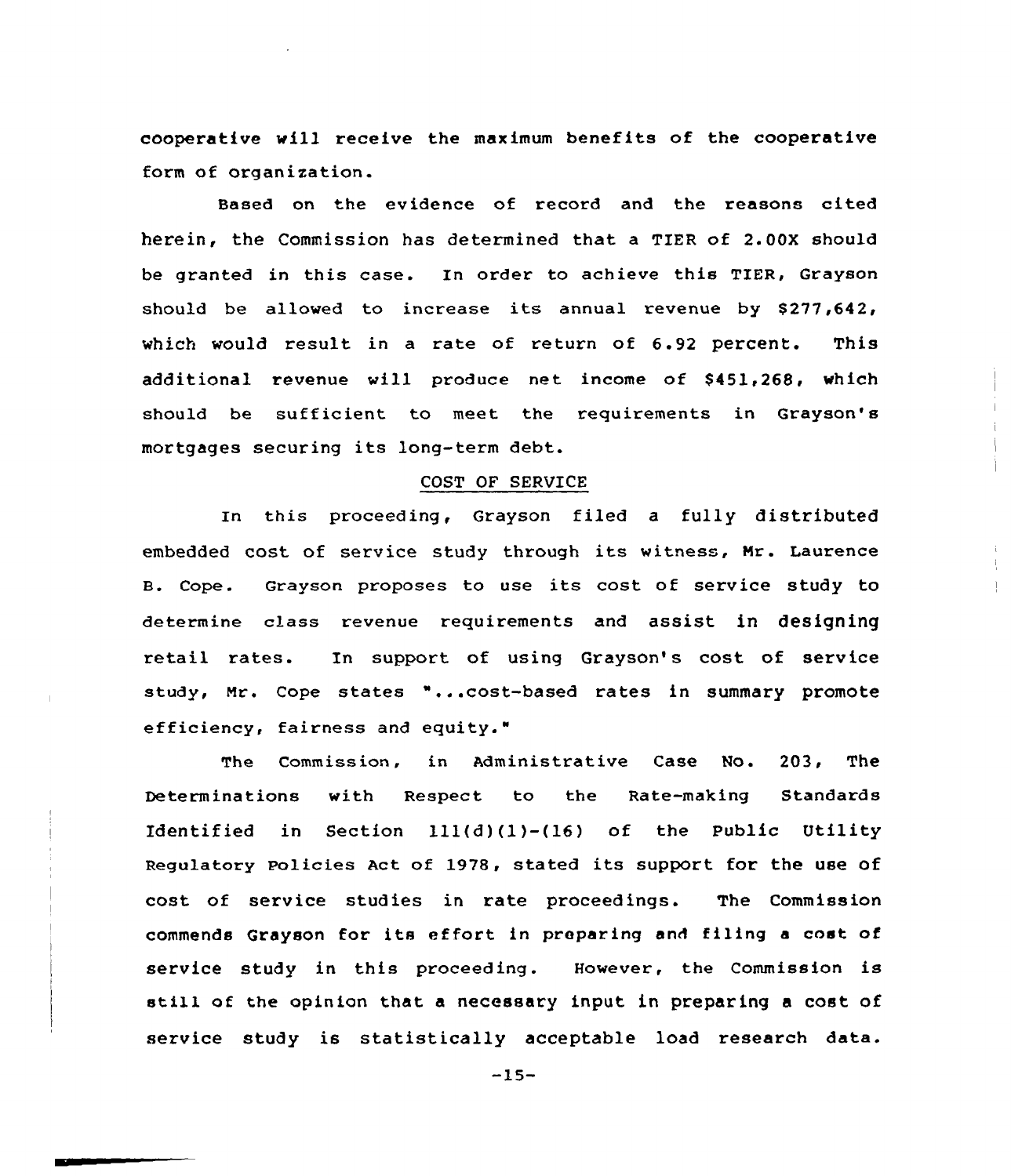Grayson, in this proceeding, did not have the load data necessary to prepare an accurate cost of service study; therefore, the Commission rejects Grayson's proposed cost of service study. The Commission does encourage Grayson to offer cost of service studies in future proceedings as the load information that is being compiled by EKP is made available to them.

#### REVENUE ALLOCATION AND RATE DESIGN

Grayson has proposed to allocate the revenue increase to each rate class, the increase of rates and charges within the rate classes and new tariffs in accordance with their cost of service study. The Commission has previously discussed Grayson's cost of service study and finds that it would be inappropriate to allocate the revenue increase and rate design changes upon the cost of service study.

The Commission has determined that the allocation of the revenue increase would be better allocated by the percent of revenue produced by each rate class to the total revenue. Therefore, the revenue increases have been allocated to the rate classes by appraximately the following percentages:

| <b>Schedule No.</b> | Description         | Percent |  |
|---------------------|---------------------|---------|--|
|                     | Domestic            | 77.88%  |  |
| 3                   | Small Commercial    | 8.128   |  |
| 4                   | Large Power         | 8.80%   |  |
| 5                   | Street Lighting     | 0.058   |  |
| 6                   | Outdoor Lighting    | 2.228   |  |
| 7                   | All-Electric School | 2.638   |  |
| 8                   | Seasonal            | 0.308   |  |
|                     |                     |         |  |

The increases of rates and charges in the rate classes have been altered by the Commission in the following manner. The large percent of increase to the customer charge is not in keeping with

-16-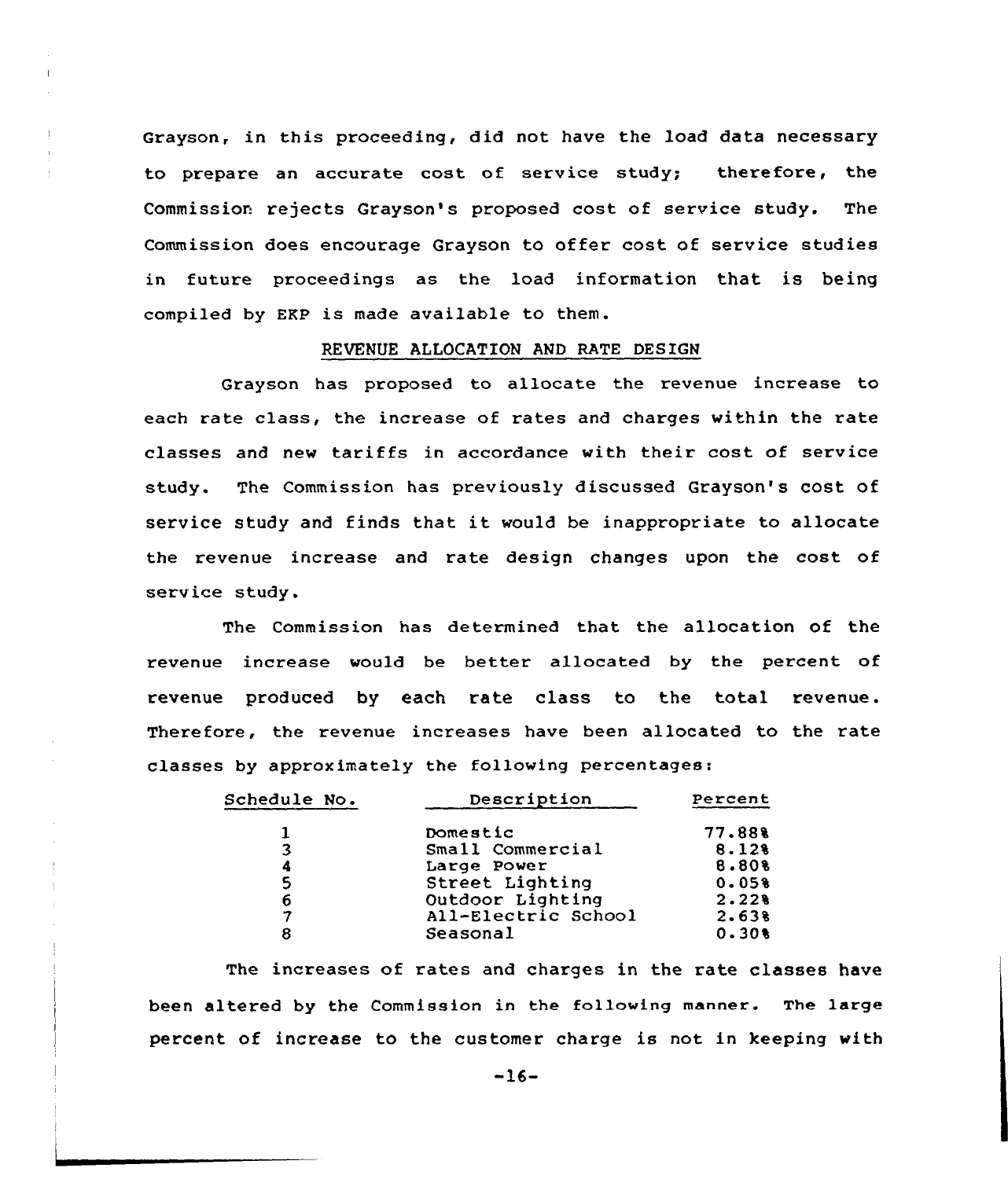rate continuity. The Commission is of the opinion that a gradual increase to the customer charge of approximately the same as the overall percent of revenue increase is a more reasonable approach. The Commission agrees with Grayson in the matter of the demand charge and that the customer should be charged a demand charge closer to that Grayson is charged. The proposed demand charge increase has been altered only by the percent of revenue increase received to the revenue increase requested.

The Commission is particularly concerned with the proposed tariff for customers who own and maintain the complete substation equipment. Currently, the customer who owns and maintains the complete substation equipment is served under the large power tariff and receives <sup>a</sup> discount; however, in the proposed tariffs, the customer who owns and maintains the complete substation equipment, and is served on primary voltage, would pay higher rates than the customer who does not own and maintain the substation equipment, and is served either on primary or secondary voltage. The Commission finds that the proposed tariffs are not fair, just and reasonable and, therefore, rejects the proposed tariffs. Grayson is to continue to use the tariffs as currently on file with this Commission with the changes as stated in the attached Appendix A.

## **SUMMARY**

The Commission, after consideration of the evidence of record and being advised, is of the opinion and finds that:

l. The rates in Appendix <sup>A</sup> are the fair, just and reasonable rates for Grayson and will provide net income

-17-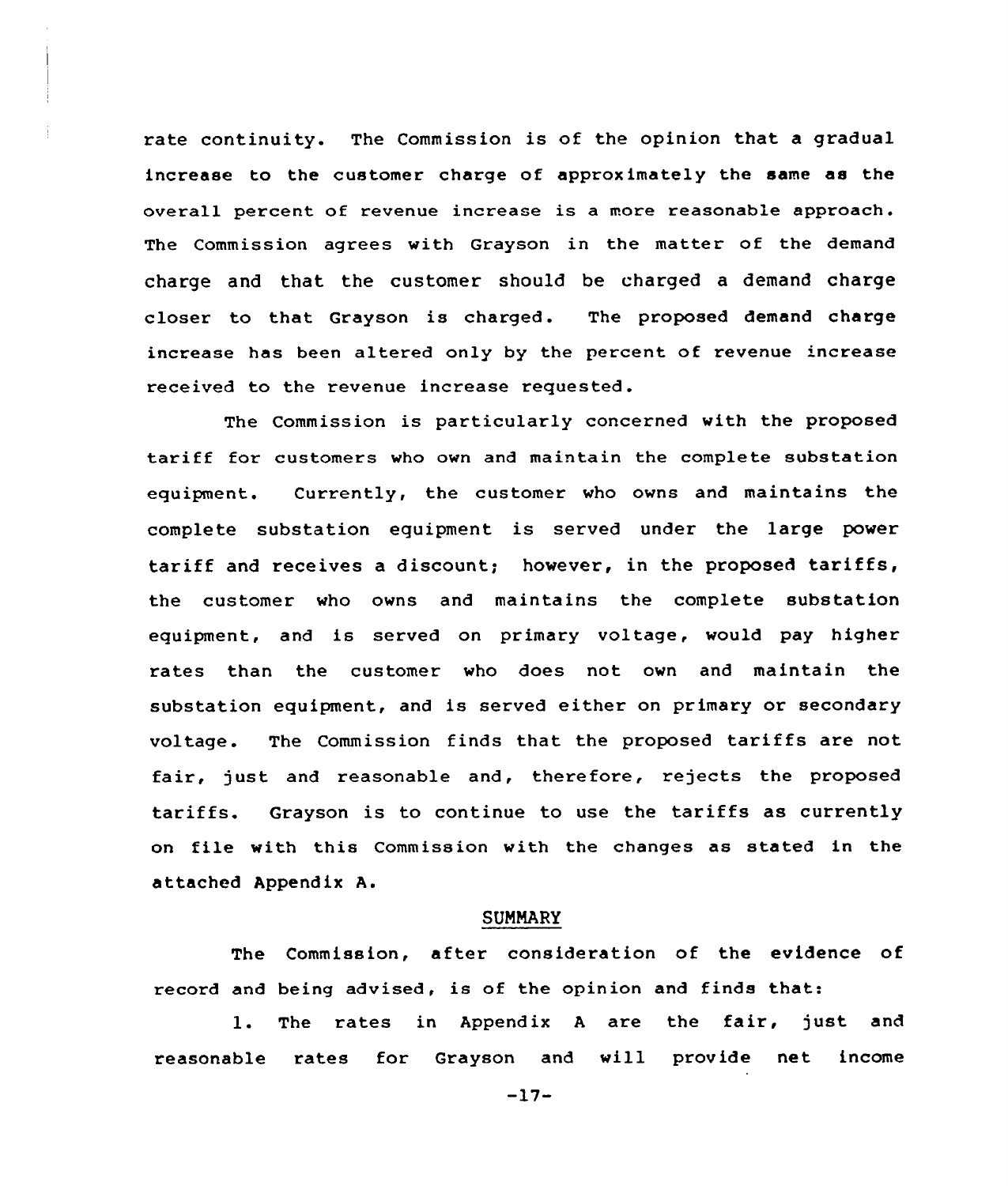sufficient to meet the requirements in Grayson's mortgages securing its long-term debt.

2. The rates and charges proposed by Grayson differ from those found reasanable herein and should be denied upon application of KRS 278.030.

3. Grayson's proposed tariffs are not fair, just and reasonable and should be rejected.

4. Grayson's proposed revenue allocation and rate design methodologies are not fair, just and reasonable and should be rejected.

IT IS THEREFORE ORDERED that:

l. The rates in Appendix <sup>A</sup> be and they hereby are approved for service on and after the date of this Order.

2. The rates proposed by Grayson be and they hereby are denied.

3. Grayson shall file with the Commission within 30 days from the date of this Order its revised tariff sheets setting out the rates approved herein.

4. The tariffs proposed by Grayson be and they hereby are denied.

5. The revenue allocation and rate design methodologies be and they hereby are denied.

-18-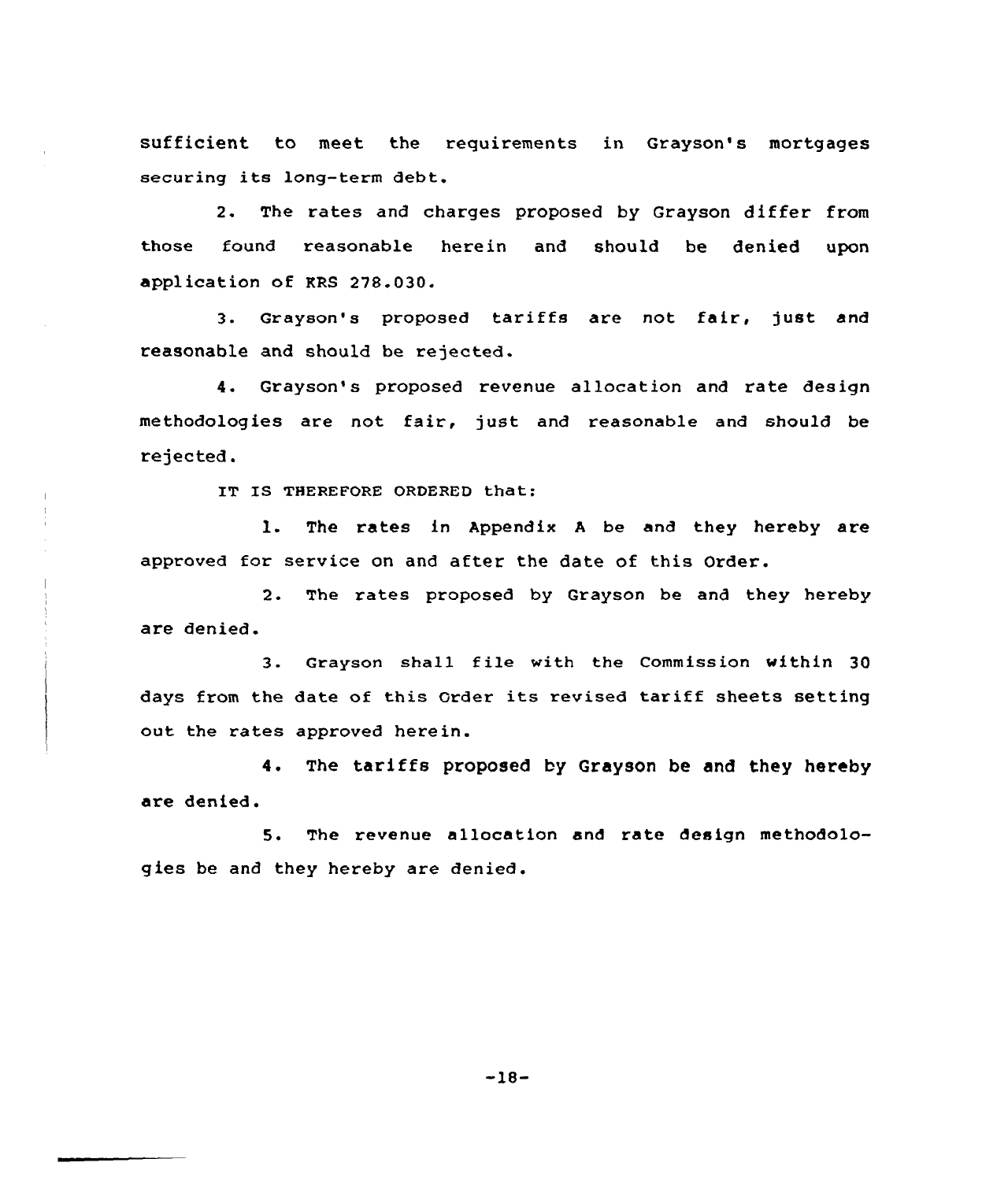Done at Frankfort, Kentucky, this 17th day of January, 1986.

PUBLIC SFRVICE COMMISSION

rê D. K L Chairman

Vice Chairman<br>Jeune MUlleninf Commissioner

ATTEST:

**Secretary**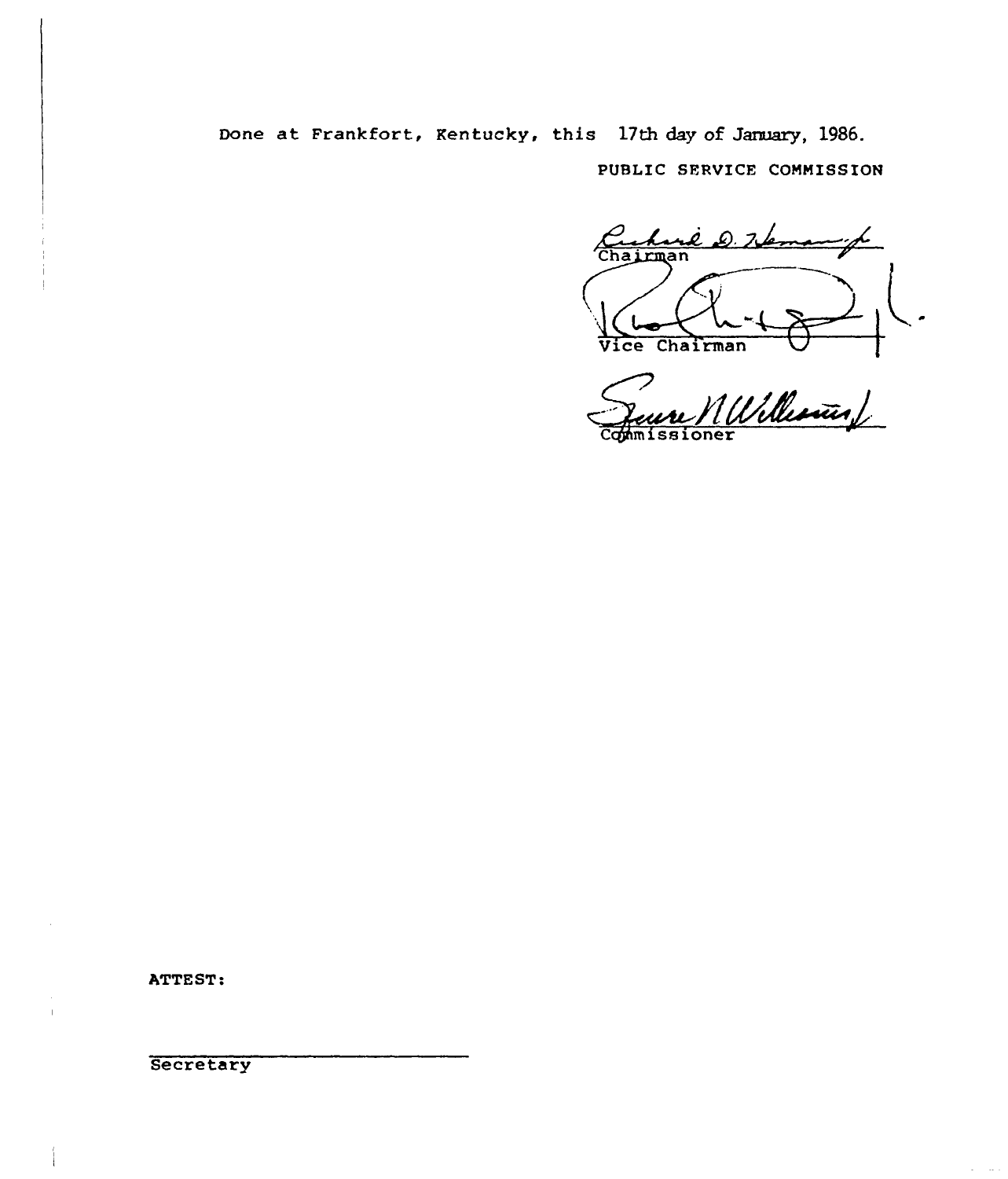#### APPENDIX A

### APPENDIX TO AN ORDER OF THE KENTUCKY PUBLIC SERVICE COMMISSION IN CASE NO. 9352 DATED 1/17/86

The following rates and charges are prescribed for the customers in the area served by Grayson Rural Electric Cooperative Corporation. All other rates and charges not specifically mentioned herein shall remain the same as those in ef feet under authority of this Commission prior to the date of this Order.

> SCHEDULE l and 3\* DOMESTIC-FARM & HOME SERVICE, PUBLIC BUILDINGS, SCHOOLS, CHURCHES, ETC. COMMERCIAL & SMALL POWER 0 — 49 KVA

#### Rates:

|               | Customer Charge Per Month |  | \$7.25           |  |
|---------------|---------------------------|--|------------------|--|
| Energy Charge |                           |  | $.06083$ Per KWH |  |

### Minimum Charge

The minimum monthly charge under the above rate shall be \$7.25 where 25 KVA or less of transformer capacity is required.

#### Special Provisions

Delivery Point — The delivery point shall be the metering point unless otherwise specified in the contract for service. All wiring, pole lines and other electrical equipment on the load side of the delivery point shall be owned and maintained by the consumer.

> SCHEDULE  $l - T-O-D$ DOMESTIC - FARM AND HOME SERVICE EXPERIMENTAL RESIDENTIAL SERVICE - TIME-OF-DAY

### Availability of Service

Available for <sup>a</sup> period limited to two years, as an experimental tariff to consumers eligible for Tariff Domestic — Farm and Home Service, is for the purpose of conducting a time-of-day rate experiment designed to provide data to evaluate the cost and benefits of time-of-day pricing and its effect on the use of<br>electricity by residential consumers in the Cooperative's service<br>area. Consumers who will be eligible for this tariff will be Consumers who will be eligible for this tariff will be selected by the Cooperative and will agree voluntarily to participate in the Cooperative's residential time-of-day rate experiment.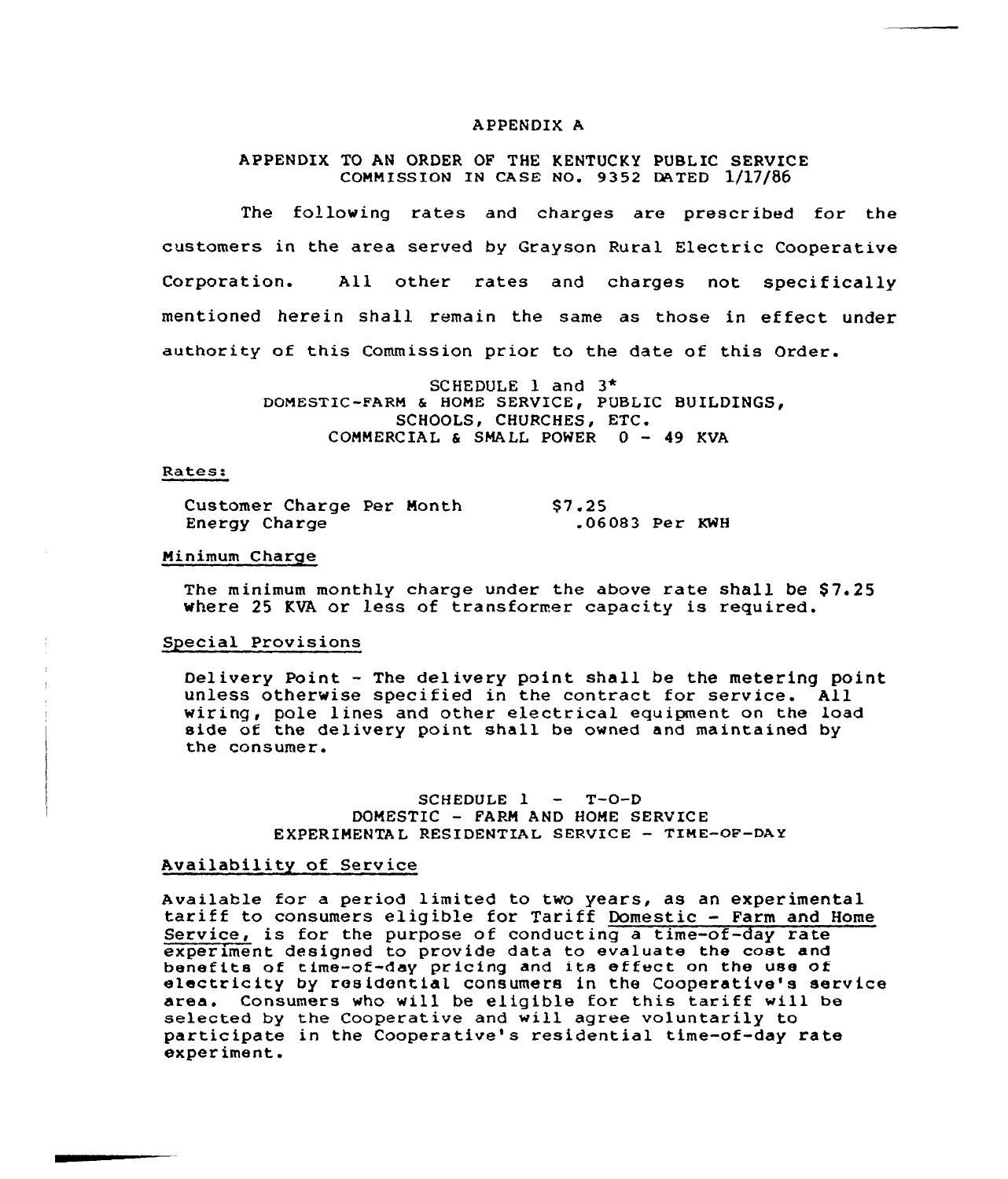This tariff is limited to the consumers selected by the Cooperative and will require the installation of a special meter capable of registering the on-peak and off-peak kilowatt-hours.

This tariff is available for single-phase service only.

Rates:

| On-Peak Rate   |                  |
|----------------|------------------|
| Service Charge | \$7.25 Per Month |
| All KWH/Month  | $.06083$ Per KWH |
| Off-Peak Rate  |                  |
| All KWH/Month  | .03650 Per KWH   |

SCHEDULE 4 LARGE POWER SERVICE 50 — 600 KW\*

#### Rates:

Demand Charge \$ 6.70 Per Nonth Per KW of Bill ing Demand Customer Charge Per Month  $-$  \$55.00 Energy Charge - \$.04323 Per KWH

Minimum Monthly Charge 3) A Charge of \$55.00

> SCHEDULE 5 STREET LIGHTING SERVICE\*

#### Base Rate Per Light Per Year

For dusk to dawn lighting with lights mounted on existing wooden poles with bracket attachments and connected to existing overhead secondary circuits.

For the following monthly charges, the Cooperative will furnish, install and maintain the lighting fixtures and accessories including hardware, control, lamps, overhead wiring, etc., and the energy required.

Lamp Size 175 Watt Mercury Vapor Lamps \$ 5.95 Annual Charge Per Lamp \$ 71.40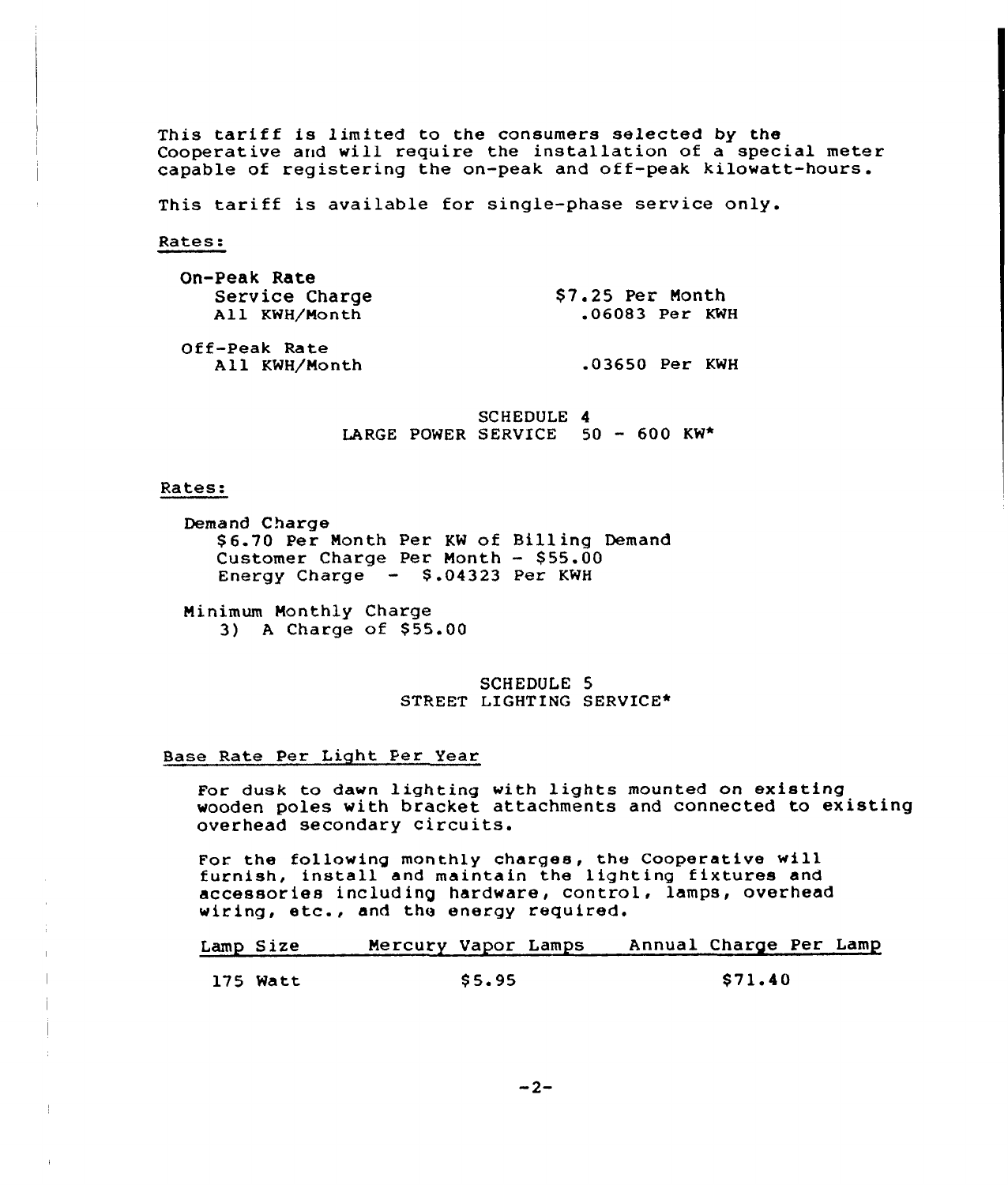### SCHEDULE 6 OUTDOOR LIGHTING SERVICE - SECURITY LIGHTS\*

## Availability

Available to consumers, other than towns and villages, for dusk to dawn outdoor lighting on existing overhead secondary circuits.

#### Rate Per Light. Per Month

| 10,000 Lumens | 7,000 Lumens | Mercury Vapor Lamp<br>Mercury Vapor Lamp |  | \$5.92<br>\$7,89 |
|---------------|--------------|------------------------------------------|--|------------------|
|               |              |                                          |  |                  |

#### Conditions of Service

1. The Cooperative shall furnish, install, operate and maintain the outdoor lighting equipment including lamp, luminaire, bracket attachment and control device on an existing pole of the Cooperative, electrically connected so that power for operation of the light does not pass through the meter for the consumer's other usage, at a location mutually agreeable to both the Cooperative and the consumer.

> SCHEDULE 7 ALL ELECTRIC SCHOOLS (A.E.S.) \*

#### Rates:

Cus tomer Charge All KWH Demand Charge

\$ 25.00 Per Month .04371 Per KWH 4.00 Per KW

SCHEDULE 8 SEASONAL SERVICES - SERICES ACTIVE LESS THAN NINE (9) MONTHS OUT OF <sup>A</sup> YEAR

#### Rates:

Customer Charge Per Month \$8.80 Energy Charge .07860 Per KWH

## Minimum Charge

The minimum monthly charge under the above rate shall be \$8.80 where <sup>25</sup> KVA or less of transformer capacity is required.